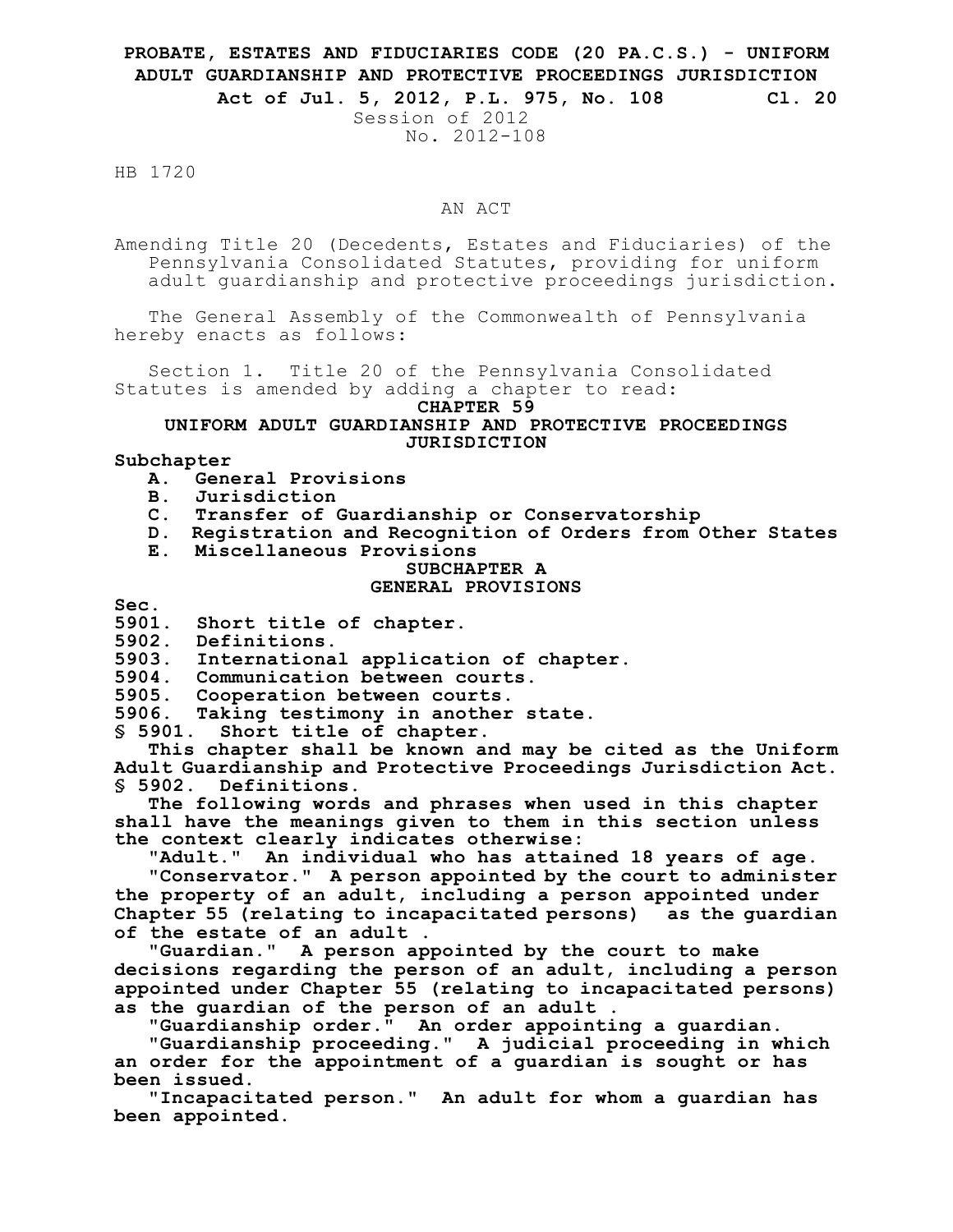**"Party." The respondent, petitioner, guardian, conservator or any other person allowed by the court to participate in a guardianship or protective proceeding.**

**"Person." Notwithstanding 1 Pa.C.S. § 1991 (relating to definitions) and except in the term "incapacitated person" or "protected person," any:**

- **(1) individual;**
- **(2) corporation;**
- **(3) business trust;**
- **(4) estate;**
- **(5) trust;**
- **(6) partnership;**
- **(7) limited liability company;**
- **(8) association;**
- **(9) joint venture;**
- **(10) public corporation;**

**(11) government or governmental subdivision, agency or instrumentality; or**

**(12) other legal or commercial entity.**

**"Protected person." An adult for whom a protective order has been issued.**

**"Protective order." An order appointing a conservator or other order related to management of an adult's property.**

**"Protective proceeding." A judicial proceeding in which a protective order is sought or has been issued.**

**"Record." Information that is inscribed on a tangible medium or that is stored in an electronic or other medium and is retrievable in perceivable form.**

**"Respondent." An adult for whom a protective order or the appointment of a guardian is sought.**

**"State." A state of the United States, the District of Columbia, Puerto Rico, the Virgin Islands, a federally recognized Indian tribe or any territory or insular possession subject to the jurisdiction of the United States. § 5903. International application of chapter.**

**A court of this Commonwealth may treat a foreign country as if it were a state for the purpose of applying this subchapter and Subchapters B (relating to jurisdiction), C (relating to transfer of guardianship or conservatorship) and E (relating to miscellaneous provisions).**

**§ 5904. Communication between courts.**

**(a) Authorization.--A court of this Commonwealth may communicate with a court in another state concerning a proceeding arising under this chapter. The court may allow the parties to participate in the communication. Except as otherwise provided in subsection (b), the court shall make a record of the communication. The record may be limited to the fact that the communication occurred.**

**(b) Exception.--Courts may communicate concerning schedules, calendars, court records and other administrative matters without making a record.**

**§ 5905. Cooperation between courts.**

**(a) Initiation.--In a guardianship or protective proceeding in this Commonwealth, a court of this Commonwealth may request the appropriate court of another state to do any of the following:**

**(1) Hold an evidentiary hearing.**

**(2) Order a person in that state to produce evidence**

**or give testimony pursuant to procedures of that state.**

**(3) Order that an evaluation or assessment be made of the respondent.**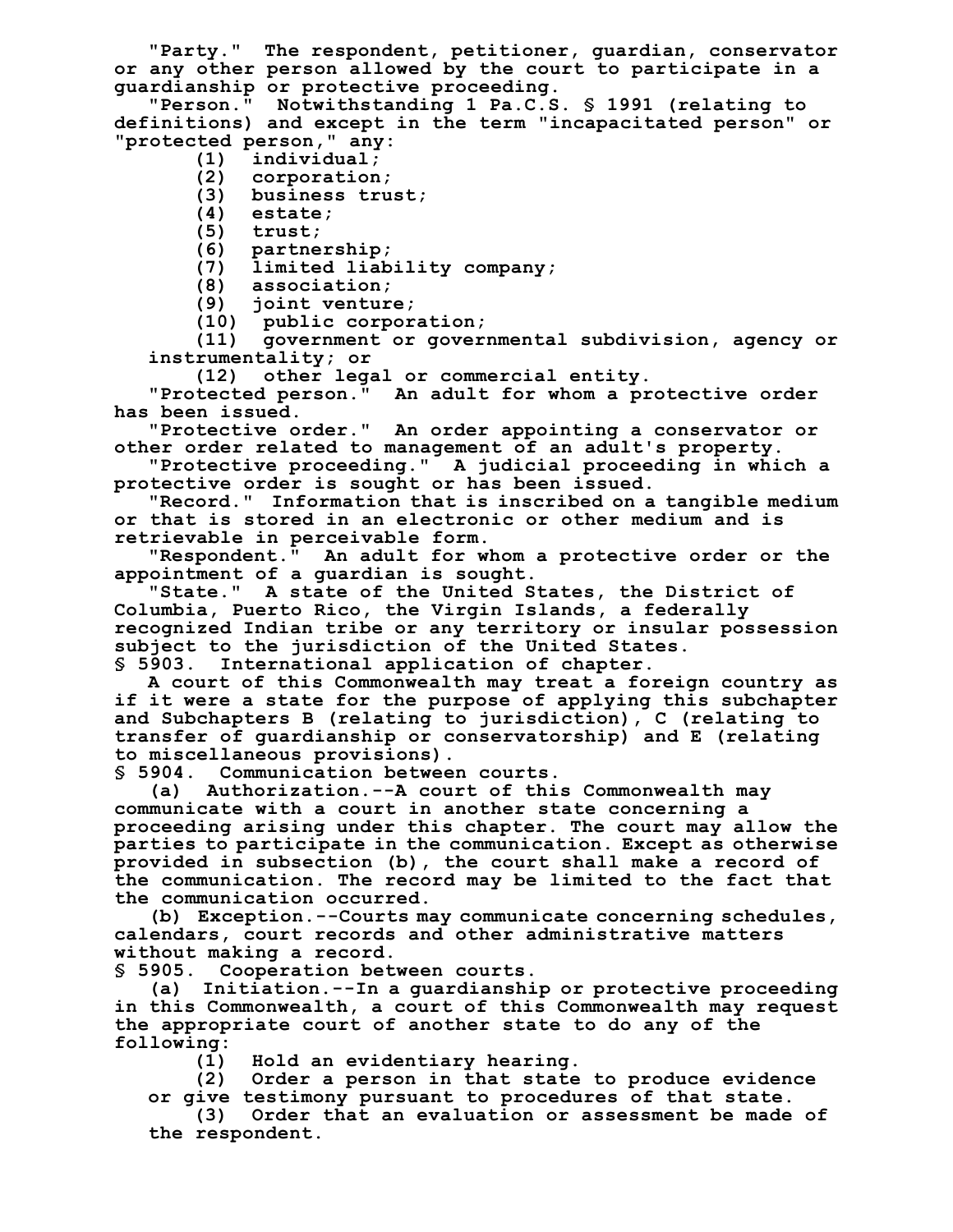**(4) Order any appropriate investigation of a person involved in a proceeding.**

**(5) Forward to the court of this Commonwealth a certified copy of the transcript or other record of a hearing under paragraph (1) or any other proceeding, any evidence otherwise produced under paragraph (2) and any evaluation or assessment prepared in compliance with an order under paragraph (3) or (4).**

**(6) Issue any order necessary to assure the appearance in the proceeding of a person whose presence is necessary for the court to make a determination, including the respondent or the incapacitated or protected person.**

**(7) Issue an order authorizing the release of medical, financial, criminal or other relevant information in that state, including protected health information as defined in 45 CFR 160.103 (relating to definitions).**

**(8) Take or refrain from taking any other action to facilitate the prompt and fair resolution of matters subject to this chapter.**

**(b) Response.--If a court of another state in which a guardianship or protective proceeding is pending requests assistance of the kind provided in subsection (a), a court of this Commonwealth has jurisdiction for the limited purpose of granting the request or making reasonable efforts to comply with the request.**

**§ 5906. Taking testimony in another state.**

**(a) General procedures.--In a guardianship or protective proceeding, in addition to other procedures that may be available, testimony of a witness who is located in another state may be offered by deposition or other means allowable in this Commonwealth for testimony taken in another state. The court on its own motion may order that the testimony of a witness be taken in another state and may prescribe the manner in which and the terms upon which the testimony is to be taken.**

**(b) Means.--In a guardianship or protective proceeding, a court in this Commonwealth may permit a witness located in another state to be deposed or to testify by telephone or audiovisual or other electronic means. A court of this Commonwealth shall cooperate with the court of the other state in designating an appropriate location for the deposition or testimony.**

#### **SUBCHAPTER B JURISDICTION**

**Sec.**

- **5911. Definitions; significant connection factors.**
- **5912. Exclusive basis.**
- **5913. Jurisdiction.**
- **5914. Special jurisdiction.**
- **5915. Exclusive and continuing jurisdiction.**
- **5916. Appropriate forum.**
- **5917. Jurisdiction declined by reason of conduct.**
- **5918. Notice of proceeding.**
- **5919. Proceedings in more than one state.**

**§ 5911. Definitions; significant connection factors.**

**(a) Definitions.--The following words and phrases when used in this subchapter shall have the meanings given to them in this section unless the context clearly indicates otherwise:**

**"Emergency." A circumstance:**

**(1) which likely will result in substantial harm to a respondent's health, safety or welfare; and**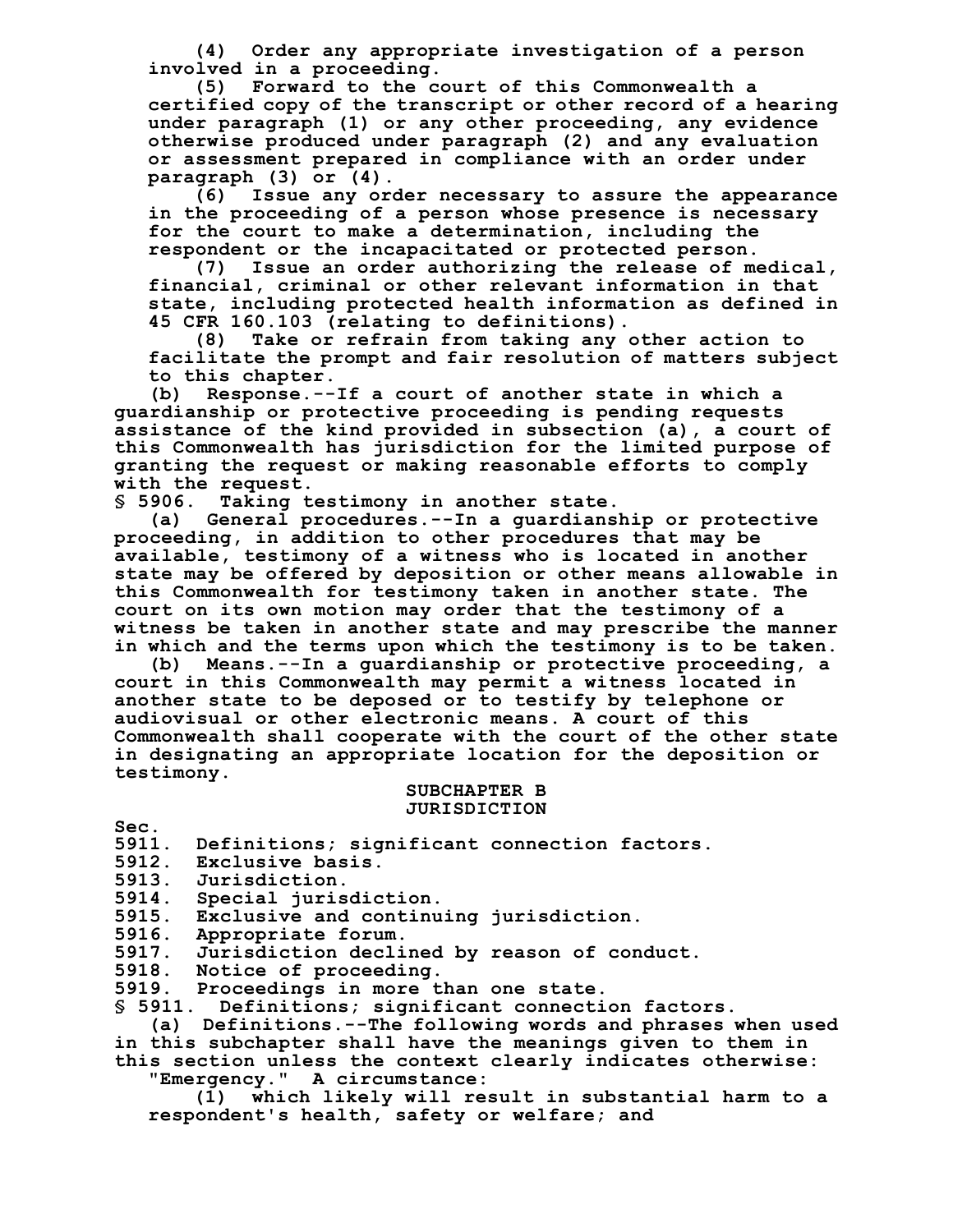**(2) for which the appointment of a guardian is necessary because no other person has authority and is willing to act on the respondent's behalf.**

**"Home state." One of the following:**

**(1) The state in which the respondent was physically present, including any period of temporary absence, for at least six consecutive months immediately before the filing of a petition for a protective order or the appointment of a guardian.**

**(2) If the requirement of paragraph (1) is not met, the state in which the respondent was physically present, including any period of temporary absence, for at least six consecutive months ending within the six months prior to the filing of the petition.**

**"Significant-connection state." A state, other than the home state, with which a respondent has a significant connection other than mere physical presence and in which substantial evidence concerning the respondent is available.**

**(b) Significant connection factors.--In determining under sections 5913 (relating to jurisdiction) and 5921(e) (relating to transfer of guardianship or conservatorship to another state) whether a respondent has a significant connection with a particular state, the court shall consider all of the following:**

**(1) The location of the respondent's family and other persons required to be notified of the guardianship or protective proceeding.**

**(2) The length of time the respondent at any time was physically present in the state and the duration of any absence.**

**(3) The location of the respondent's property.**

**(4) The extent to which the respondent has ties to the state. This paragraph includes voting registration, state or local tax return filing, vehicle registration, driver's license, social relationship and receipt of services.**

**§ 5912. Exclusive basis.**

**Notwithstanding any inconsistent provisions of Chapter 55 (relating to incapacitated persons), this subchapter provides the exclusive jurisdictional basis for a court of this Commonwealth to appoint a guardian or issue a protective order for an adult.**

**§ 5913. Jurisdiction.**

**A court of this Commonwealth has jurisdiction to appoint a guardian or issue a protective order for a respondent if one of the following paragraphs applies:**

**(1) This Commonwealth is the respondent's home state.**

**(2) On the date the petition is filed, all of the following subparagraphs apply:**

**(i) This Commonwealth is a significant-connection state.**

**(ii) One of the following clauses applies:**

**(A) The respondent does not have a home state, or a court of the respondent's home state has declined to exercise jurisdiction because this Commonwealth is a more appropriate forum or has declined to exercise jurisdiction in a manner not inconsistent with a determination that this Commonwealth is a more appropriate forum .**

**(B) The respondent has a home state; a petition for an appointment or order is not pending in a court of that state or another significant-connection state; and, before the court makes the appointment or issues the order:**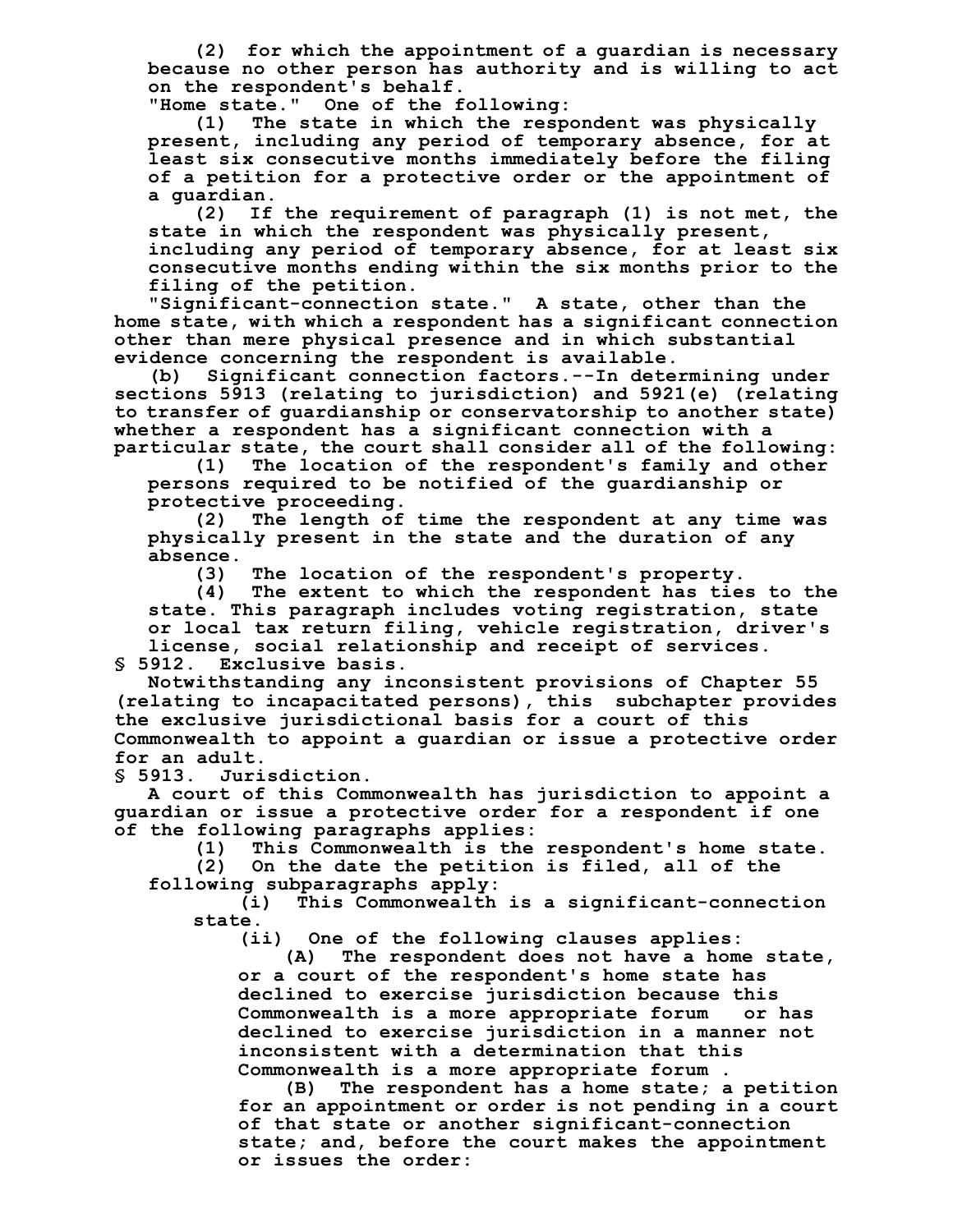**(I) a petition for an appointment or order is not filed in the respondent's home state; (II) an objection to the court's**

**jurisdiction is not filed by a person required to be notified of the proceeding; and**

**(III) the court in this Commonwealth concludes that it is an appropriate forum under the factors set forth in section 5916 (relating to appropriate forum).**

**(3) All of the following subparagraphs apply: (i) This Commonwealth does not have jurisdiction**

**under either paragraph (1) or (2) .**

**(ii) The respondent's home state and all significant-connection states have declined to exercise jurisdiction because this Commonwealth is the more appropriate forum or has declined to exercise jurisdiction in a manner not inconsistent with a determination that this Commonwealth is a more appropriate forum.**

**(iii) Jurisdiction in this Commonwealth is consistent with the Constitution of the United States and the Constitution of Pennsylvania.**

**(4) The requirements for special jurisdiction under section 5914 (relating to special jurisdiction) are met. § 5914. Special jurisdiction.**

**(a) Scope.-- Notwithstanding the requirements of section 5513 (relating to emergency guardian) as it relates to limiting the duration of an order appointing an emergency guardian of the person or estate, a court of this Commonwealth lacking jurisdiction under section 5913(1), (2) or (3) (relating to jurisdiction) has special jurisdiction to do any of the following:**

**(1) Appoint a guardian in an emergency for a term not exceeding 90 days for a respondent who is physically present in this Commonwealth.**

**(2) Issue a protective order with respect to real or tangible personal property located in this Commonwealth , including, in an emergency, a protective order for a term not exceeding 90 days .**

**(3) Appoint a guardian or conservator for an incapacitated or protected person for whom a provisional order to transfer the proceeding from another state has been issued under procedures similar to section 5921 (relating to transfer of guardianship or conservatorship to another state).**

**(b) Dismissal.--If a petition for the appointment of a guardian in an emergency is brought in this Commonwealth and this Commonwealth was not the respondent's home state on the date the petition was filed, the court shall dismiss the proceeding at the request of the court of the home state, if any, whether dismissal is requested before or after the emergency appointment.**

**§ 5915. Exclusive and continuing jurisdiction.**

**Except as otherwise provided in section 5914 (relating to special jurisdiction), a court that has appointed a guardian or issued a protective order consistent with this chapter has exclusive and continuing jurisdiction over the proceeding until it is terminated by the court or the appointment or order expires by its own terms.**

**§ 5916. Appropriate forum.**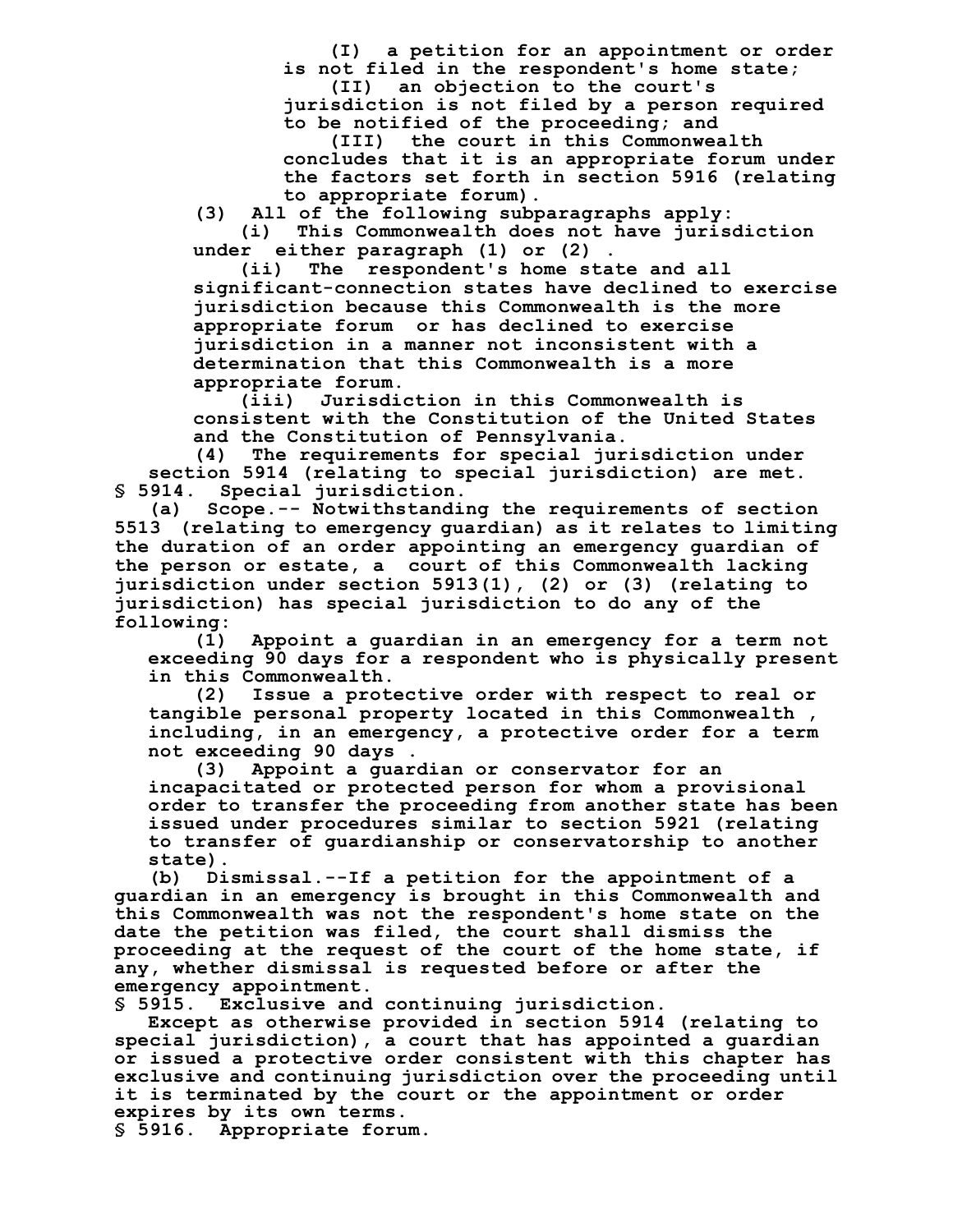**(a) Decline to exercise jurisdiction.--A court of this Commonwealth having jurisdiction under section 5913 (relating to jurisdiction) to appoint a guardian or issue a protective order may decline to exercise its jurisdiction if it determines at any time that a court of another state is a more appropriate forum.**

**(b) Procedure.--If a court of this Commonwealth declines to exercise its jurisdiction under subsection (a), it shall either dismiss or stay the proceeding. The court may impose any condition the court considers just and proper, including the condition that a petition for the appointment of a guardian or issuance of a protective order be filed promptly in another state.**

**(c) Consideration.--In determining whether it is an appropriate forum, the court shall consider all relevant factors, including:**

**(1) any expressed preference of the respondent;**

**(2) whether abuse, neglect or exploitation of the respondent has occurred or is likely to occur and which state could best protect the respondent from the abuse, neglect or exploitation;**

**(3) the length of time the respondent was physically present in or was a legal resident of this Commonwealth or**

**another state; (4) the distance of the respondent from the court in each state;**

**(5) the financial circumstances of the respondent's estate;**

**(6) the nature and location of the evidence;**

**(7) the ability of the court in each state to decide the issue expeditiously and the procedures necessary to present evidence;**

**(8) the familiarity of the court of each state with the facts and issues in the proceeding; and**

**(9) if an appointment were made, the court's ability to monitor the conduct of the guardian or conservator. § 5917. Jurisdiction declined by reason of conduct.**

**(a) Judicial options.--If a court of this Commonwealth determines that it acquired jurisdiction to appoint a guardian or issue a protective order because of unjustifiable conduct, the court may exercise an option under any of the following paragraphs:**

**(1) Decline to exercise jurisdiction.**

**(2) Exercise jurisdiction for the limited purpose of fashioning an appropriate remedy to:**

**(i) ensure the health, safety and welfare of the respondent or the protection of the respondent's property; or**

**(ii) prevent a repetition of the unjustifiable conduct, including staying the proceeding until a petition for the appointment of a guardian or issuance of a protective order is filed in a court of another state having jurisdiction.**

**(3) Continue to exercise jurisdiction after considering:**

**(i) the extent to which the respondent and all persons required to be notified of the proceedings have acquiesced in the exercise of the court's jurisdiction;**

**(ii) whether it is a more appropriate forum than the court of any other state under the factors set forth in section 5916(c) (relating to appropriate forum); and**

**(iii) whether the court of any other state would have jurisdiction under factual circumstances in**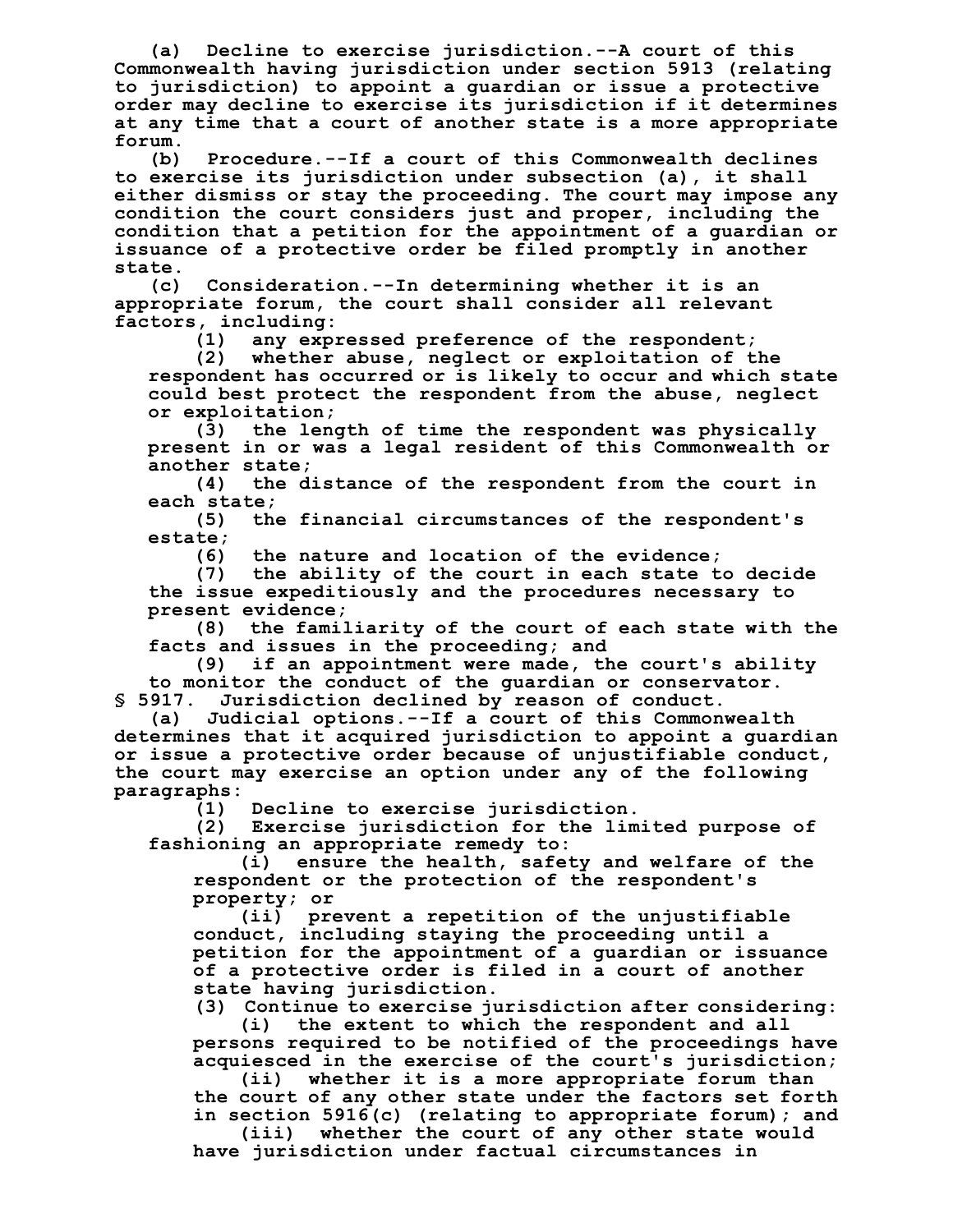**substantial conformity with the jurisdictional standards of section 5913 (relating to jurisdiction).**

**(b) Costs and fees.--If a court of this Commonwealth determines that it acquired jurisdiction to appoint a guardian or issue a protective order because a party seeking to invoke its jurisdiction engaged in unjustifiable conduct, it may assess against that party necessary and reasonable expenses, including attorney fees, investigative fees, court costs, communication expenses, witness fees and expenses and travel expenses. The court may not assess fees, costs or expenses of any kind against the Commonwealth, a political subdivision or an instrumentality of the Commonwealth unless authorized by law other than this chapter.**

**§ 5918. Notice of proceeding.**

**If a petition for the appointment of a guardian or issuance of a protective order is brought in this Commonwealth and this Commonwealth was not the respondent's home state on the date the petition was filed, in addition to complying with the notice requirements of this Commonwealth, notice of the petition must be given to those persons who would be entitled to notice of the petition if a proceeding were brought in the respondent's home state. The notice must be given in the same manner as notice is required to be given in this Commonwealth. § 5919. Proceedings in more than one state.**

**Except for a petition for the appointment of a guardian in an emergency or issuance of a protective order limited to property located in this Commonwealth under section 5914(a)(1) or (2) (relating to special jurisdiction), if a petition for the appointment of a guardian or issuance of a protective order is filed in this Commonwealth and in another state and neither petition has been dismissed or withdrawn, all of the following apply:**

**(1) If the court in this Commonwealth has jurisdiction under section 5913 (relating to jurisdiction), it may proceed with the case unless a court in another state acquires jurisdiction under provisions similar to section 5913 before the appointment or issuance of the order.**

**(2) If the court in this Commonwealth does not have jurisdiction under section 5913, whether at the time the petition is filed or at any time before the appointment or issuance of the order, the court shall stay the proceeding and communicate with the court in the other state. If the court in the other state has jurisdiction, the court in this Commonwealth shall dismiss the petition unless the court in the other state determines that the court in this**

**Commonwealth is a more appropriate forum.**

# **SUBCHAPTER C**

# **TRANSFER OF GUARDIANSHIP OR CONSERVATORSHIP**

- **Sec.**
- **5921. Transfer of guardianship or conservatorship to another state.**
- **5922. Accepting guardianship or conservatorship transferred from another state.**

**§ 5921. Transfer of guardianship or conservatorship to another state.**

**(a) Petition.--A guardian or conservator appointed in this Commonwealth may petition the court to transfer the guardianship or conservatorship to another state.**

**(b) Notice.--Notice of a petition under subsection (a) must be given to the persons that would be entitled to notice of a petition in this Commonwealth for the appointment of a guardian or conservator.**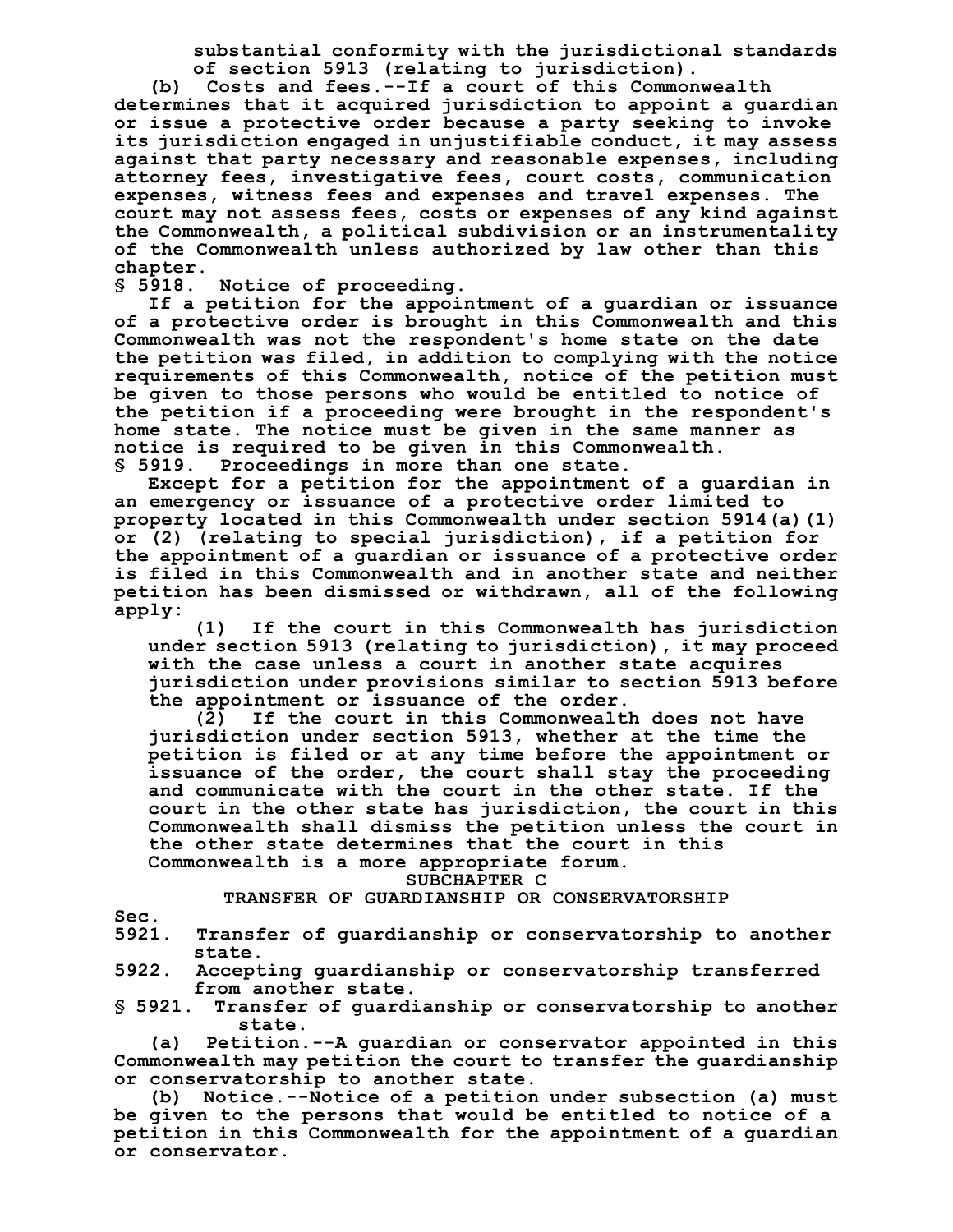**(c) Hearing.--The court shall hold a hearing on a petition filed under subsection (a):**

**(1) on its own motion; or**

**(2) on request of:**

**(i) the guardian or conservator;**

**(ii) the incapacitated or protected person; or**

**(iii) another person required to be notified of the petition.**

**(d) Provisional guardianship order.--The court shall issue an order provisionally granting a petition to transfer a guardianship and shall direct the guardian to petition for guardianship in the other state if the court is satisfied that the guardianship will be accepted by the court in the other state and the court finds that:**

**(1) the incapacitated person is physically present in or is reasonably expected to move permanently to the other**

**state; (2) an objection to the transfer has not been made or, if an objection has been made, the objector has not established that the transfer would be contrary to the interests of the incapacitated person; and**

**(3) plans for care and services for the incapacitated person in the other state are reasonable and sufficient.**

**(e) Provisional conservatorship order.--The court shall issue a provisional order granting a petition to transfer a conservatorship and shall direct the conservator to petition for conservatorship in the other state if the court is satisfied that the conservatorship will be accepted by the court of the other state and the court finds that:**

**(1) the protected person is physically present in or is reasonably expected to move permanently to the other state or the protected person has a significant connection to the other state considering the factors in section 5911(b) (relating to definitions; significant connection factors);**

**(2) an objection to the transfer has not been made or, if an objection has been made, the objector has not established that the transfer would be contrary to the**

**interests of the protected person; and (3) adequate arrangements will be made for management**

**of the protected person's property.**

**(f) Final order.--The court shall issue a final order confirming the transfer and terminating the guardianship or conservatorship upon its receipt of:**

**(1) a provisional order accepting the proceeding from the court to which the proceeding is to be transferred which is issued under provisions similar to section 5922 (relating to accepting guardianship or conservatorship transferred from another state); and**

**(2) the documents required to terminate a guardianship or conservatorship in this Commonwealth.**

**§ 5922. Accepting guardianship or conservatorship transferred from another state.**

**(a) Petition.--To confirm transfer of a guardianship or conservatorship transferred to this Commonwealth under provisions similar to section 5921 (relating to transfer of guardianship or conservatorship to another state), the guardian or conservator must petition the court in this Commonwealth to accept the guardianship or conservatorship. The petition must include a certified copy of the other state's provisional order of transfer.**

**(b) Notice.--Notice of a petition under subsection (a) must be given to those persons that would be entitled to notice if**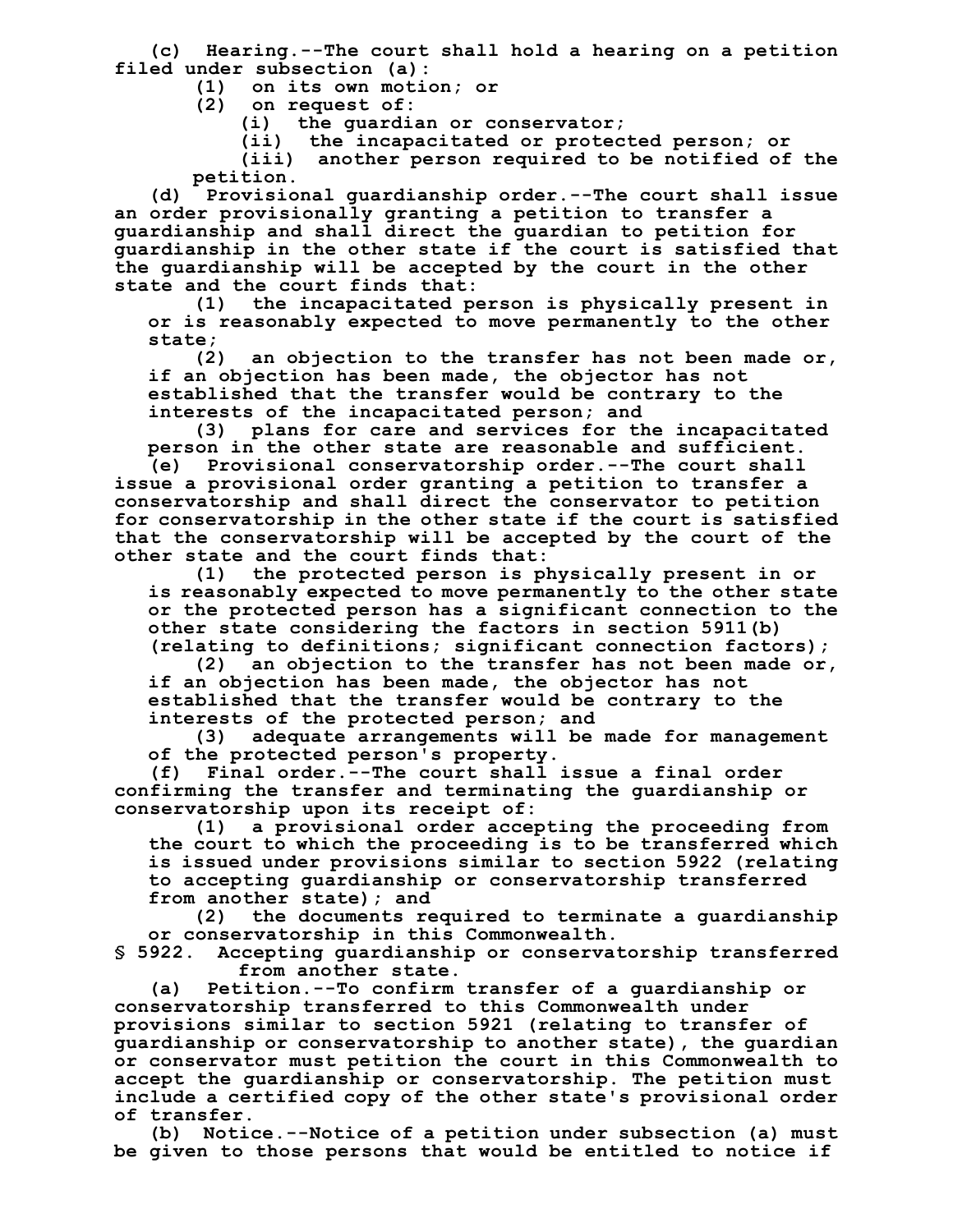**the petition were a petition for the appointment of a guardian or issuance of a protective order in both the transferring state and this Commonwealth. The notice must be given in the same manner as notice is required to be given in this Commonwealth.**

**(c) Hearing.--The court shall hold a hearing on a petition filed under subsection (a):**

**(1) on its own motion; or**

**(2) on request of:**

**(i) the guardian or conservator;**

**(ii) the incapacitated or protected person; or**

**(iii) another person required to be notified of the petition.**

**(d) Provisional order.--The court shall issue an order provisionally granting a petition filed under subsection (a) unless:**

**(1) an objection is made and the objector establishes that transfer of the proceeding would be contrary to the interests of the incapacitated or protected person; or**

**(2) the guardian or conservator is ineligible for appointment in this Commonwealth.**

**(e) Final order.--The court shall issue a final order accepting the proceeding and appointing the guardian or conservator as guardian or conservator in this Commonwealth upon its receipt from the court from which the proceeding is being transferred of a final order issued under provisions similar to section 5921 transferring the proceeding to this Commonwealth.**

**(f) Modification.--Not later than 90 days after issuance of a final order accepting transfer of a guardianship or conservatorship, the court shall determine whether the guardianship or conservatorship requires modification to conform to the laws of this Commonwealth.**

**(g) Recognition of order from other state.--In granting a petition under this section, the court shall recognize a guardianship or conservatorship order from the other state, including the determination of the incapacitated or protected person's incapacity and the appointment of the guardian or conservator.**

**(h) Effect of denial.--The denial by a court of this Commonwealth of a petition to accept a guardianship or conservatorship transferred from another state does not affect the ability of the guardian or conservator to seek appointment as guardian or conservator in this Commonwealth under Chapter 55 (relating to incapacitated persons) if the court has jurisdiction to make an appointment other than by reason of the provisional order of transfer.**

### **SUBCHAPTER D**

**REGISTRATION AND RECOGNITION OF ORDERS FROM OTHER STATES Sec.**

**5931. Registration of guardianship orders.**

**5932. Registration of protective orders.**

**5933. Effect of registration.**

**§ 5931. Registration of guardianship orders.**

**If a guardian has been appointed in another state and a petition for the appointment of a guardian is not pending in this Commonwealth, the guardian appointed in the other state, after giving notice to the appointing court of an intent to register, may register the guardianship order in this Commonwealth by filing as a foreign judgment in a court, in any appropriate judicial district of this Commonwealth, certified copies of the order and letters of office. § 5932. Registration of protective orders.**